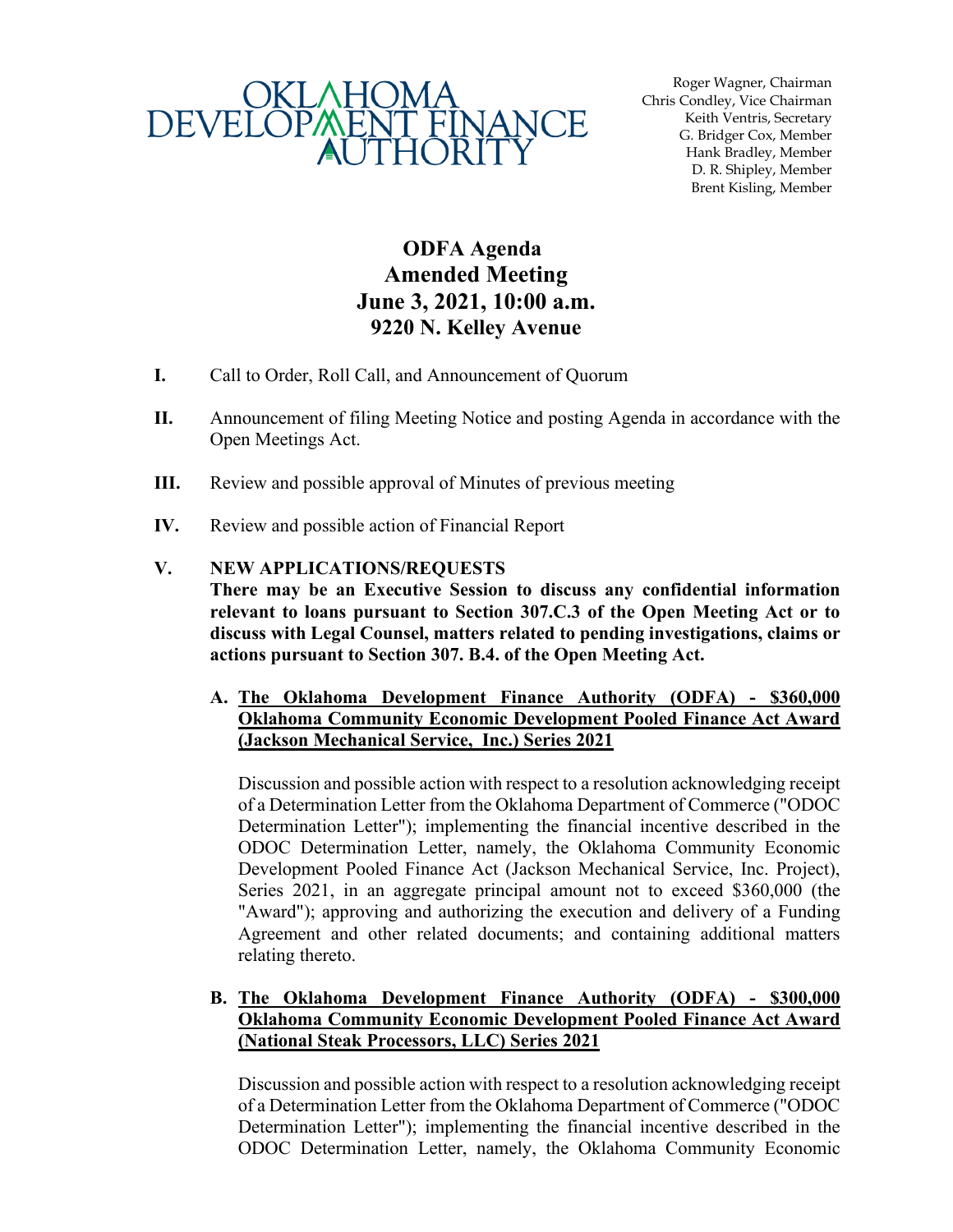Development Pooled Finance Act (National Steak Processors, LLC Project), Series 2021, in an aggregate principal amount not to exceed \$300,000 (the "Award"); approving and authorizing the execution and delivery of a Funding Agreement and other related documents; and containing additional matters relating thereto.

#### **C. The Oklahoma Development Finance Authority (ODFA) - \$150,000 Oklahoma Community Economic Development Pooled Finance Act Award (DeatschWerks) Series 2021**

Discussion and possible action with respect to a resolution acknowledging receipt of a Determination Letter from the Oklahoma Department of Commerce ("ODOC Determination Letter"); implementing the financial incentive described in the ODOC Determination Letter, namely, the Oklahoma Community Economic Development Pooled Finance Act (DeatschWerks Project), Series 2021, in an aggregate principal amount not to exceed \$150,000 (the "Award"); approving and authorizing the execution and delivery of a Funding Agreement and other related documents; and containing additional matters relating thereto.

# **D. The Oklahoma Development Finance Authority (ODFA) - \$150,000 Oklahoma Community Economic Development Pooled Finance Act Award (Indaco Metals) Series 2021**

Discussion and possible action with respect to a resolution acknowledging receipt of a Determination Letter from the Oklahoma Department of Commerce ("ODOC Determination Letter"); implementing the financial incentive described in the ODOC Determination Letter, namely, the Oklahoma Community Economic Development Pooled Finance Act (Indaco Metals Project), Series 2021, in an aggregate principal amount not to exceed \$150,000 (the "Award"); approving and authorizing the execution and delivery of a Funding Agreement and other related documents; and containing additional matters relating thereto.

# **E. The Oklahoma Development Finance Authority (ODFA) - \$500,000 Oklahoma Community Economic Development Pooled Finance Act Award (SETCO, INC.) Series 2021**

Discussion and possible action with respect to a resolution acknowledging receipt of a Determination Letter from the Oklahoma Department of Commerce ("ODOC Determination Letter"); implementing the financial incentive described in the ODOC Determination Letter, namely, the Oklahoma Community Economic Development Pooled Finance Act (SETCO, INC. Project), Series 2021, in an aggregate principal amount not to exceed \$500,000 (the "Award"); approving and authorizing the execution and delivery of a Funding Agreement and other related documents; and containing additional matters relating thereto.